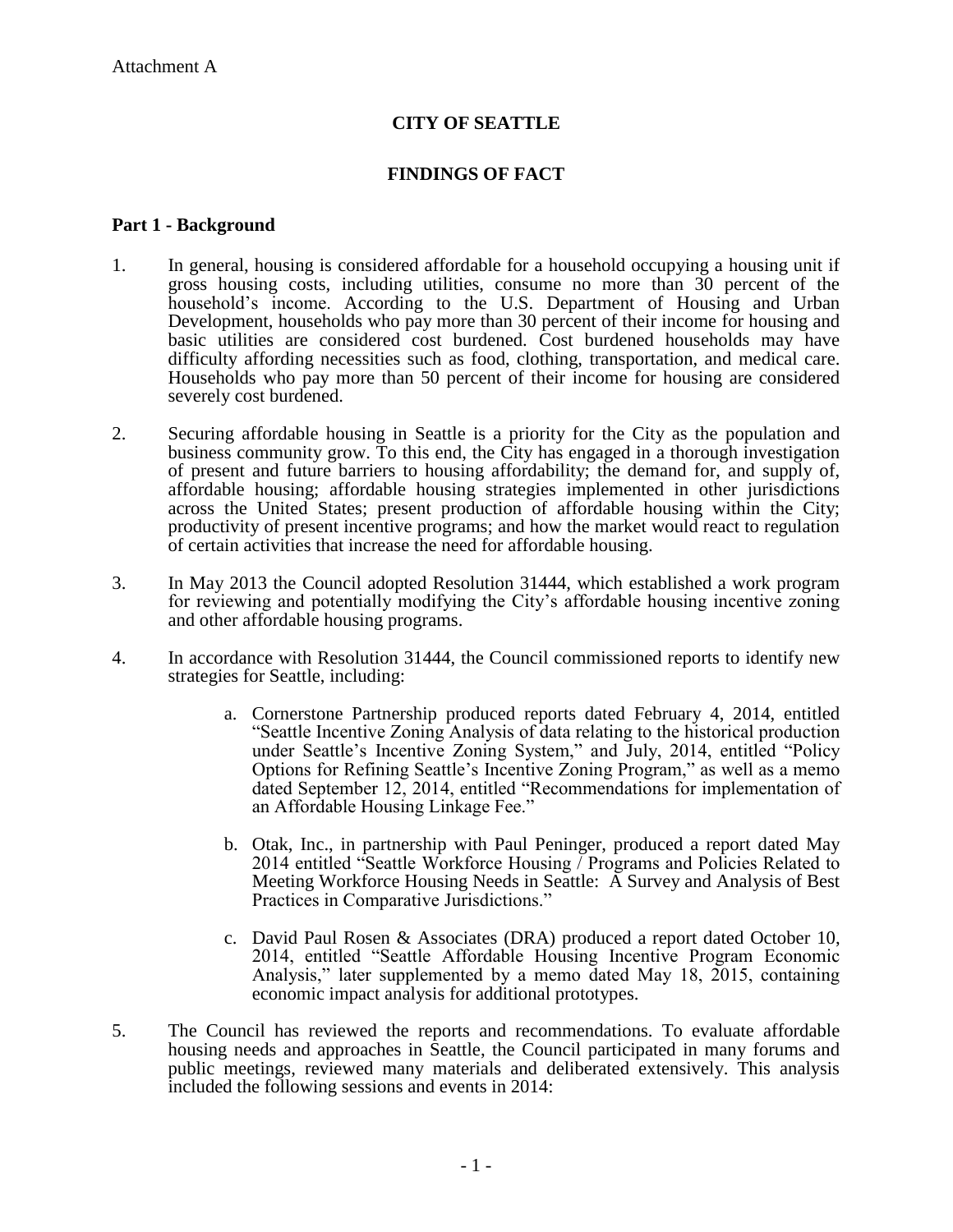- a. February 13, 2014 Workforce Housing Forum: a half-day forum featuring national experts discussing best practices in affordable housing production in growing urban centers like Seattle. Consultant reports and presentations discussed and reviewed at the forum included the "City of Seattle Housing Needs Data" by Council Central Staff, "Benchmarking and Best Practice Report" by Otak Inc., an additional presentation by Otak Inc., "Seattle Cornerstone Report" by Cornerstone Partnership, and the "Incentive Zoning Presentation" by Cornerstone Partnership. A panel presentation was then made addressing "New Strategies for Workforce Housing," including presentations by the City of Minneapolis, the Urban Land Conservancy, and the Silicon Valley Leadership Group. A second panel presentation was made addressing "Best Practices for Incentive Zoning," including presentations by the City of Denver, Citizens Housing and Planning Association Presentation, and Center for Housing Policy Presentation.
- b. June 16, 2014 Workforce Housing Listening Session: a listening session to hear directly from residents who presented to the Council their experiences finding affordable housing in Seattle.
- c. July 16, 2014 Offsite Committee Meeting and Public Comment: a meeting held in Ballard by the Housing Affordability, Human Services, and Economic Resiliency Committee, featuring presentations from the Office of Housing, the Tenants Union, and Ballard community members and receiving public comment.
- d. July 21, 2014 Draft Recommendations Feedback Session: a presentation of draft recommendations by DRA and Cornerstone Partnership at an evening workshop with an opportunity for community feedback. DRA presented its "Economic Analysis Public Review Draft" and Cornerstone Partnership presented its "Draft Report on Best Practices and Policy Options."
- e. July 21, 2014 Council Deliberation: presentation to the Council of draft recommendations.
- f. September 16, 2014 Council Deliberation: presentation by consultants of final recommendations to the Planning, Land Use, and Sustainability Committee.
- g. September 30, 2014 and October 14, 2014 Committee Deliberation: discussions before the Planning, Land Use, and Sustainability Committee regarding incentive zoning and a proposed housing linkage fee to mitigate demand for affordable housing caused by development of new floor area.
- 6. In September 2014 the Council adopted Resolution 31546, in which the Council and Mayor proposed that a Seattle Housing Affordability and Livability Agenda (HALA) Advisory Committee be jointly convened by the Council and Mayor to evaluate potential housing strategies to support development and preservation of a diversity of housing types and rents for residents of the City over the next ten years. The HALA Advisory Committee was comprised of 28 stakeholders and interested persons.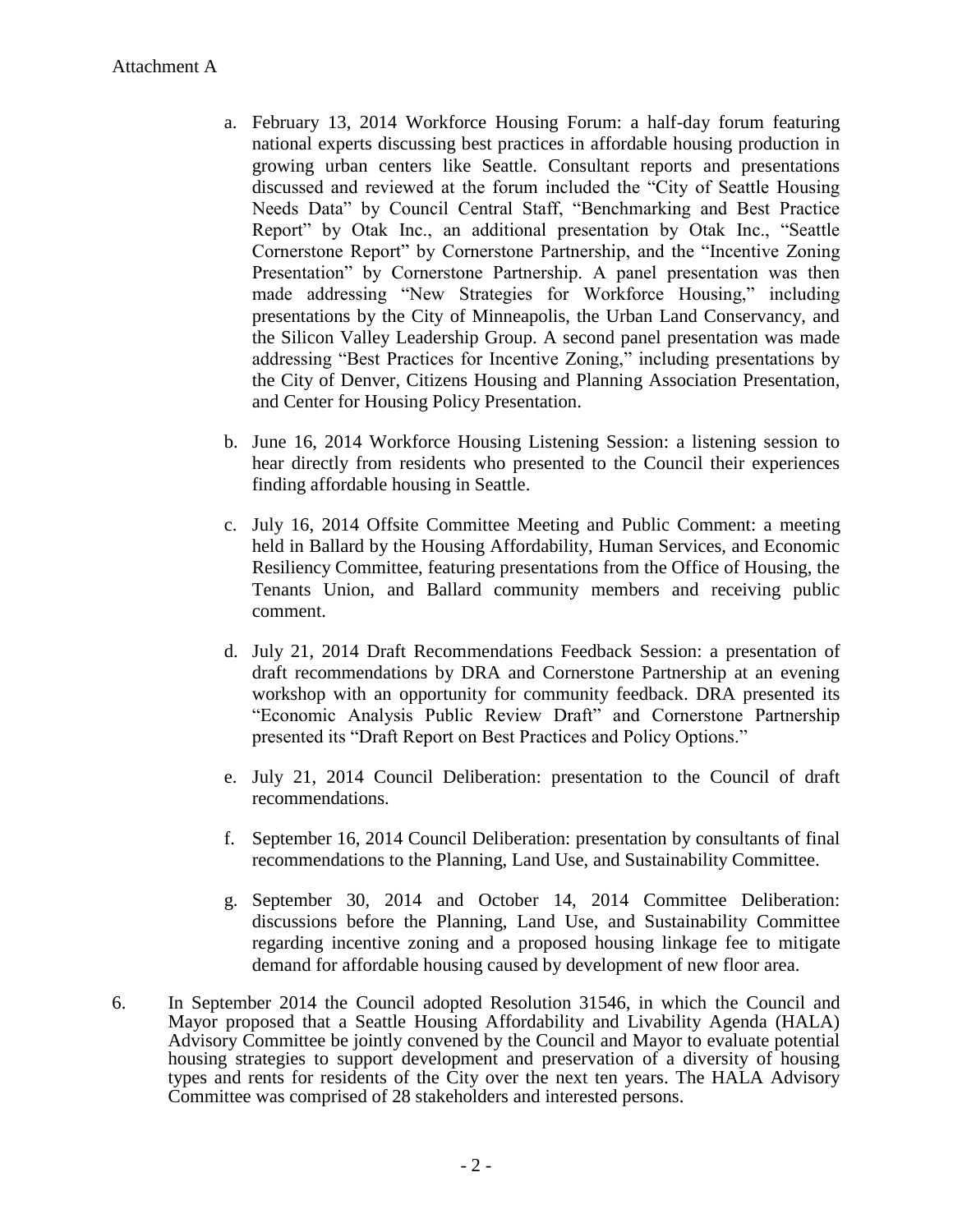- 7. In October 2014 the Council adopted Resolution 1551, which established the Council's intent to adopt and implement a program to mitigate demand for affordable housing caused by new development, referred to as a "linkage fee" program.
- 8. On April 23, 2015, the Planning, Land Use and Sustainability Committee heard a presentation by the Department of Planning and Development on Detached Accessory Dwelling Units (DADUs), also known as mother-in-law apartments and backyard cottages. The presentation included historical production in Seattle of DADUs and Accessory Dwelling Units (ADUs), data regarding DADUs, opportunities in Seattle regarding DADU eligible lots, survey results from backyard cottage owners, and potential next steps. Staff from the City of Portland and the State of Oregon Department of Environmental Qualify each presented on use of ADUs as a housing solution in Portland and Oregon. CAST Architecture made a presentation on designing such structures. A discussion was then held regarding expanding the use of DADUs and ADU<sub>s</sub>.
- 9. The Department of Planning and Development issued a Determination of Non-Significance (DNS) under SEPA, dated June 8, 2015, for the Affordable Housing Mitigation Program and Incentive Zoning Update and Comprehensive Plan Amendments Regarding Affordable Housing. The DNS was appealed but the appeal was withdrawn. The Council has considered the DNS and supporting documents related thereto.
- 10. On July 13, 2015, the HALA Advisory Committee issued final recommendations to the Mayor and City Council.
	- a. The HALA Advisory Committee recommended that the City boost market capacity by extensive Citywide upzoning of residential and commercial zones and, in connection with such upzones, implement a mandatory inclusionary housing program for new residential development and a commercial linkage fee program for development of new commercial floor area.
	- b. The HALA Advisory Committee recommended that the commercial program offer the alternatives of payment of a per-square-foot fee to fund preservation and production of affordable housing, or construction of affordable housing on-site or offsite, and that the commercial program be implemented upon approval of additional commercial development capacity through rezones of specified areas or Land Use Code changes.
- 11. On July 13, 2015, the Mayor, Councilmember O'Brien, the Co-Chairs of the HALA Advisory Committee and representatives of the non-profit and for-profit development communities signed the Statement of Intent for Basic Framework for Mandatory Inclusionary Housing and Commercial Linkage Fee ("Framework Agreement") that described two strategies to address the City's affordable housing needs. The Framework Agreement identifies mandatory inclusionary housing and commercial linkage fees as key to achieving a projected production level of no fewer than 6,000 affordable units for households with incomes no higher than 60 percent of area median income ("AMI") over 10 years, and states that if the projected production levels fall below the target, all parties agree to develop and consider options to achieve the agreed upon production target.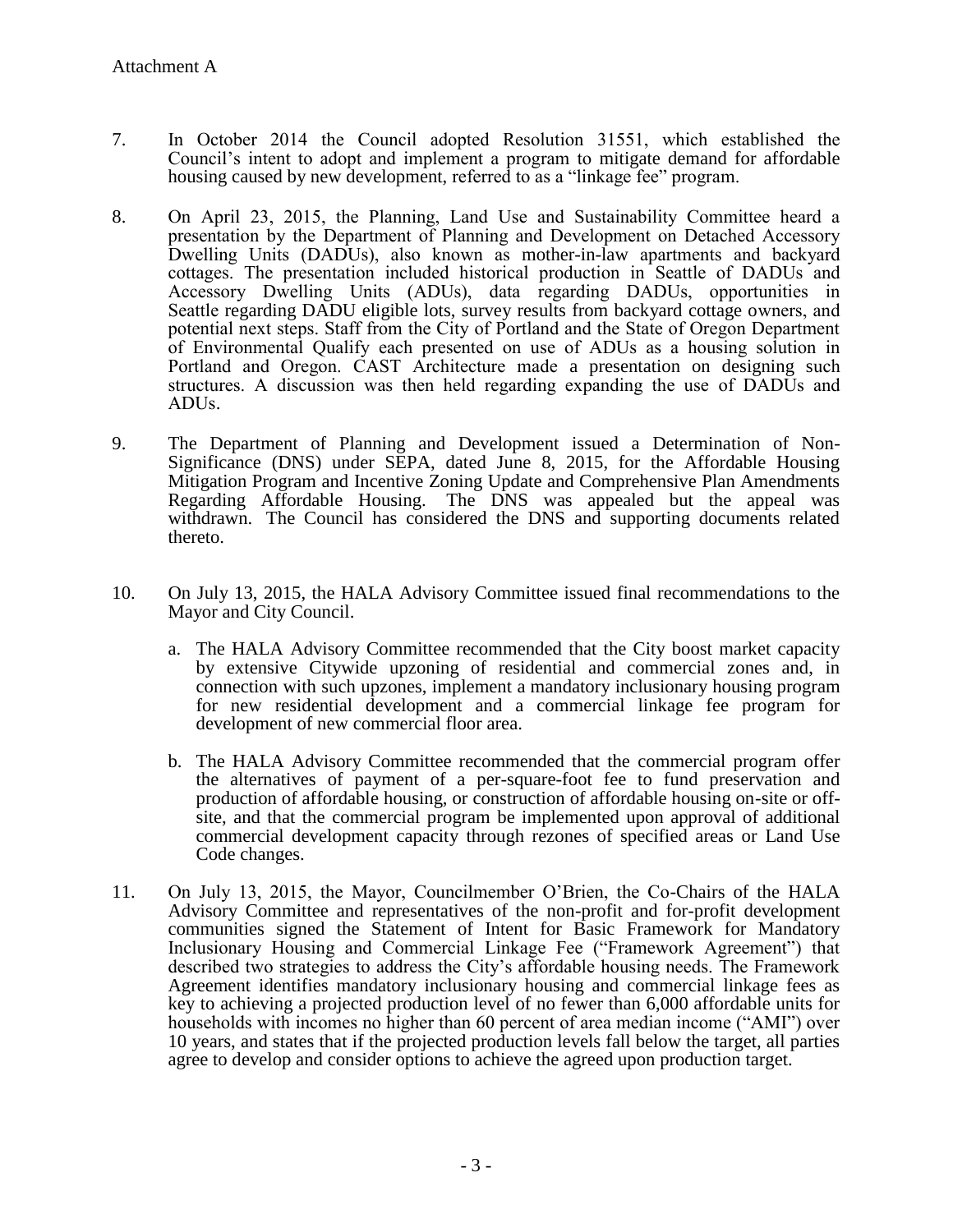- 12. In July, 2015 the Council established a Select Committee on Housing Affordability to work with the Mayor and members of the HALA Advisory Committee to increase housing affordability in the City.
- 13. The Select Committee on Housing Affordability met July 20, August 10 and August 17, 2015. During these meetings the Committee received public comment and received presentations from the Council Central Staff, the Mayor's Office, the Department of Planning and Development, and the Office of Housing to inform the Committee's consideration of the recommendations of the HALA Advisory Committee and how to move forward with programs to pursue the recommendations, including adoption of an affordable housing impact mitigation program for commercial development.
- 14. On September 9, 2015, the Select Committee on Housing Affordability held a public hearing on two resolutions including Resolution 31612 stating the Council's intent to make changes to zoning and land use regulations to implement a mandatory inclusionary affordable housing program for residential development and an affordable housing impact mitigation program for commercial development, as recommended by the HALA Advisory Committee and the Mayor, clarifying the scope of changes to be considered, establishing minimum outreach, planning, and implementation requirements, and requesting regular reporting; and Resolution 31609, stating the City Council's intent to consider strategies to increase the availability of affordable housing in the City, and requesting the State Legislature to adopt new policies or modify existing policies in order to provide additional opportunities for cities and counties to increase the availability of affordable housing.
- 15. On September 18, 2015, the Select Committee on Housing Affordability met and voted to recommend Resolution 31609 to the full Council. Public comment was heard.
- 16. The Select Committee on Housing Affordability also considered on September 18, 2015, Council Bill 118498, a proposed ordinance that, *inter alia*, adds a new Chapter 23.58B of the Seattle Municipal Code (SMC) to establish the framework for an Affordable Housing Impact Mitigation Program for commercial development. The Council considered, *inter alia*, the August 25, 2015 letter from the Mayor transmitting the proposed Council Bill, the Summary and Fiscal Note, the DPD Director's Report dated September 2015, a Central Staff Memo dated September 16, 2015 addressing Council Bill 118498 and Resolution 31612, proposed Resolution 31612, and the Seattle Non-Residential Affordable Housing Impact and Mitigation Study dated September 15, 2015 by DRA. The Council received a presentation from Chris Gregorich and Leslie Brinson Price of the Mayor's Office, Brennon Staley of the Department of Planning and Development, and Lindsay Masters of the Office of Housing. Public comment was heard. As set forth in the Director's Report, the Affordable Housing Impact Mitigation Program for commercial development is also referred to as Mandatory Housing Affordability through Commercial Development, or MHA-Commercial.
- 17. On September 28, 2015, the Full Council passed Resolution 31609. Public comment was heard. The Resolution passed unanimously.
- 18. On September 30, 2015, the Select Committee on Housing Affordability held a public hearing on Council Bill 118498.
- 19. On October 5, 2015, the Full Council passed Resolution 31622, which replaced Resolution 31609, and declared the City Council's intent to consider strategies to increase the availability of affordable housing in the City, and requested the State Legislature to adopt new policies or modify existing policies in order to provide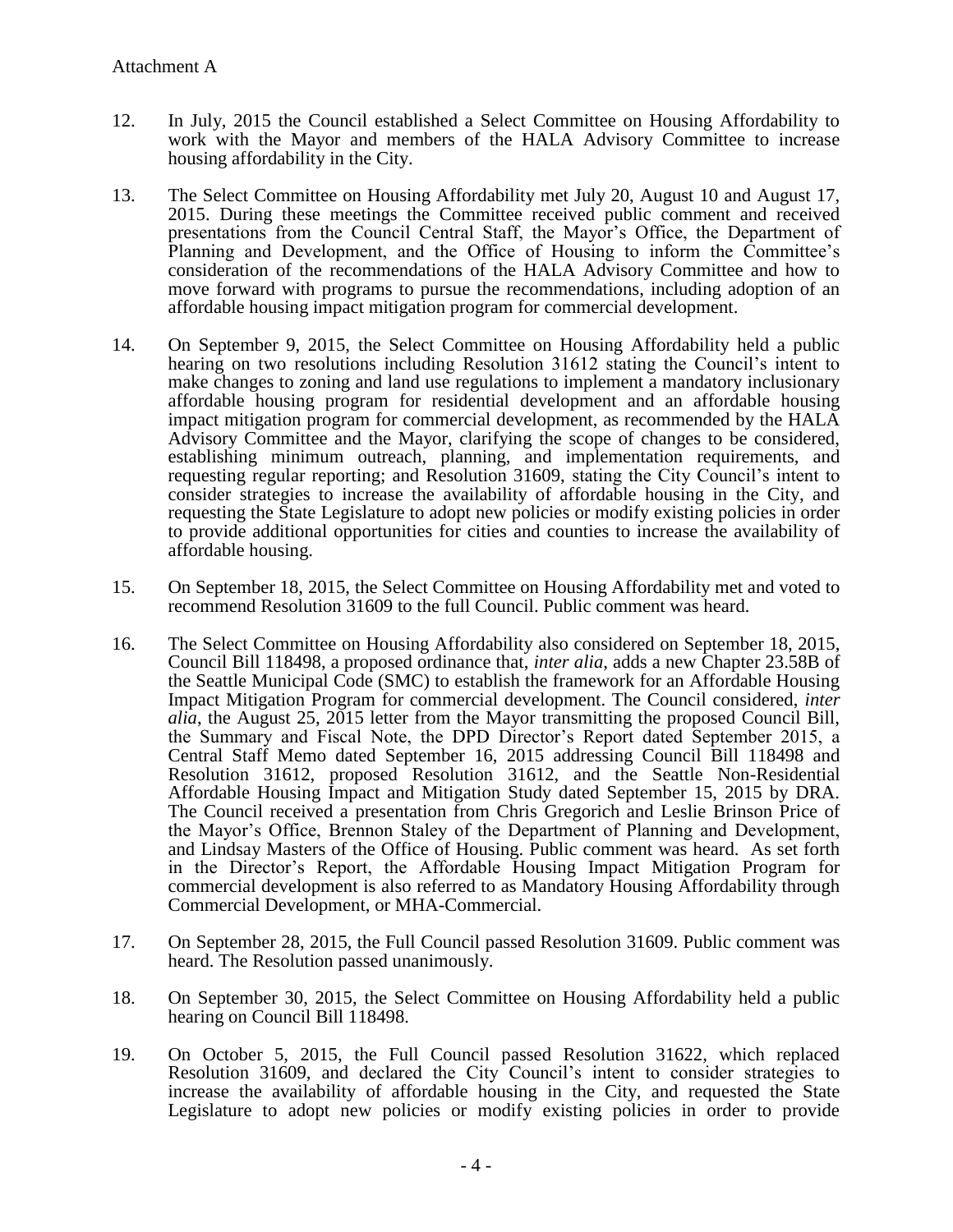additional opportunities for cities and counties to increase the availability of affordable housing. Public comment was heard.

- 20. On October 5, 2015, the Select Committee on Housing Affordability again considered Council Bill 118498. The Select Committee also considered Resolution 31612.
- 21. On October 12, 2015, the Select Committee on Housing Affordability approved Council Bill 118498 with amendments and sent it to the Full Council. The Select Committee on Housing Affordability also approved Resolution 31612 with amendments and sent it to the Full Council.
- 22. To facilitate implementation of an affordable housing impact mitigation program for commercial development recommended by the HALA Advisory Committee, the Council deems it advisable to promptly adopt the governing framework for such a program.

### **Part 2 - Applicability**

- 23. The Affordable Housing Impact Mitigation Program set forth in Council Bill 118498 (the "Program") will apply to development of either a new structure or an addition to an existing structure that contains more than 4,000 square feet of new chargeable floor area that will be devoted to commercial use.
- 24. The following commercial uses in structures with at least 50 percent of above-grade floor area in residential use will be exempt from housing mitigation requirements under the Program:
	- a. up to 4,000 square feet of street-level floor area containing arts facilities, eating and drinking establishments, entertainment uses (other than adult cabarets, adult motion picture theaters, and adult panorams); and general sales and services;
	- b. street-level uses along a designated pedestrian street that are required to meet streetlevel use standards in Pedestrian zones; and
	- c. commercial uses within a low-income housing development, provided that a regulatory agreement or housing covenant limits the incomes and rents to no higher than 60 percent of AMI for at least 75 percent of the units for at least 50 years.
- 25. The first two exemptions from housing mitigation requirements are intended to acknowledge existing City priorities to activate street fronts. The third exemption exempts low-income housing developments with long term affordability restrictions because the low-income housing will adequately mitigate the affordable housing impacts of the development of the commercial space.
- 26. Consistent with the HALA Advisory Committee recommendations, the Affordable Housing Impact Mitigation Program will allow provision of affordable housing either through construction of affordable dwelling units on- or off-site ("performance option") or a cash contribution in lieu of performance ("payment option")...
- 27. The Council has expressed an intent that amendments to the payment and performance amounts provided in Council Bill 118498 may be needed during an initial implementation phase, but that after the completion of the initial implementation phase, amendments may be considered if there is a failure to meet expectations for program performance after five years from the effective date of Council Bill 118498, if there are significant positive or negative changes in real estate development market conditions, or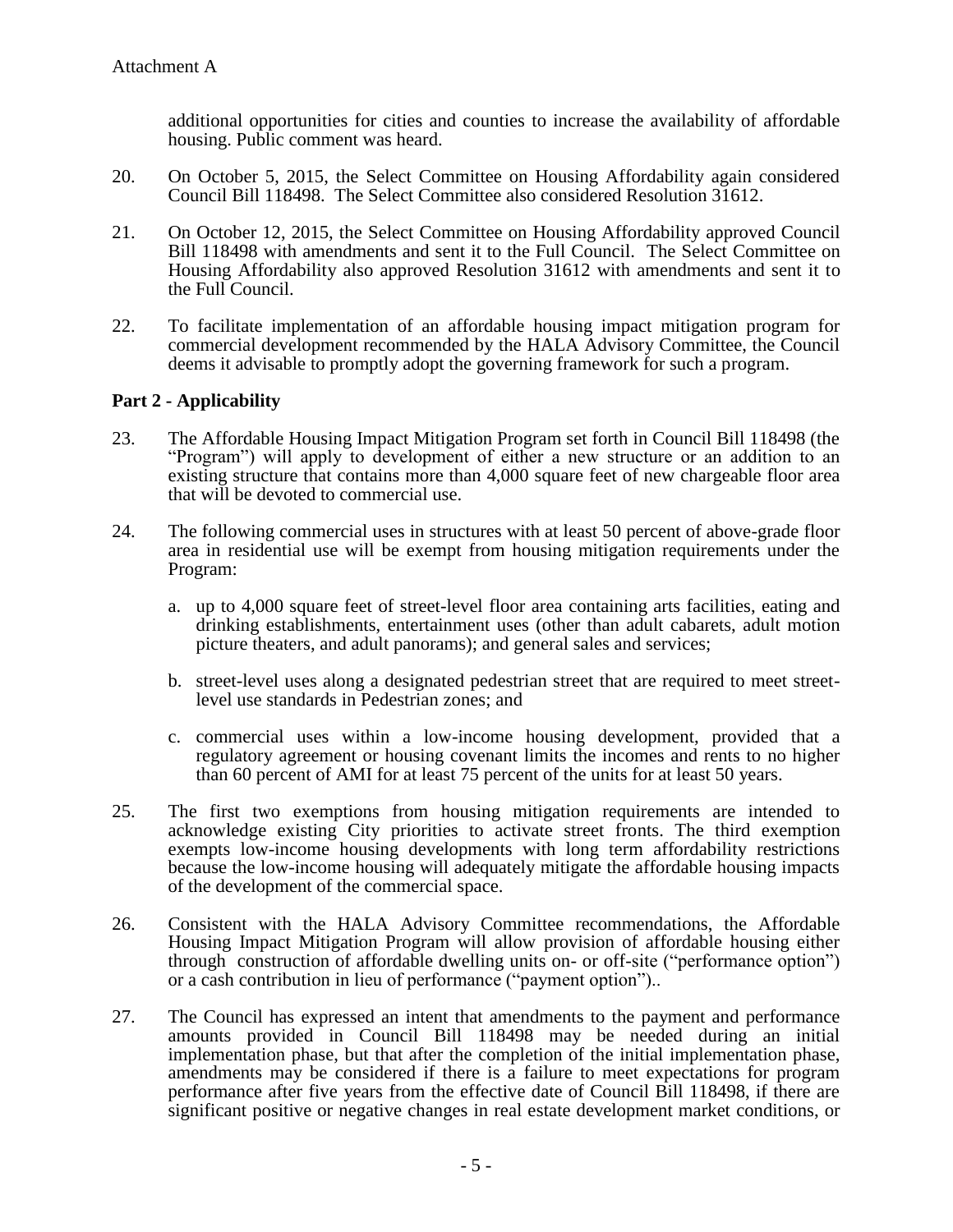if neither of these criteria is met and ten years have elapsed since the completion of the initial implementation phase.

28. Council Bill 118498 employs race-neutral tools to combat racial isolation and foster diversity within Seattle. CB 118498 furthers the City's desire to take actions to address segregation and related barriers for groups with characteristics protected by the Fair Housing Act, as often reflected in racially or ethnically concentrated areas of poverty.

## **Part 3 – Present and Future Affordability Challenges**

### *Seattle Is Facing Increasing Affordability Challenges.*

- 29. Seattle is facing increasing affordability challenges. Many Seattle residents are costburdened or severely cost burdened. An estimated 15 to 20 percent of all Seattle households are severely cost burdened. An estimated 105,000 households (or roughly 38 percent) of all Seattle households are cost-burdened.
- 30. Severe housing cost burdens disproportionately impact very low-income households. About 26,250 very low-income Seattle households—or 62 percent of the households with incomes of 30 percent AMI or less—spend more than half their income on housing.
- 31. Housing cost burdens also disproportionately impact minority racial and ethnic communities. Over 25 percent of Black/African American Seattle homeowners, and close to 35 percent of Black/African American Seattle renters, are severely cost burdened.
- 32. Renters in Seattle are more likely to have incomes below area median income. While only about 29 percent of Seattle owner households have incomes at or below 100 percent AMI, an estimated 76 percent of renters have incomes at or below 100 percent AMI. Among owner-households, Black/African American homeowner households are disproportionately likely to have incomes at or below 100 percent of AMI: 51 percent of Black/African American homeowner households have incomes at or below 100% of AMI. Among owner households, low incomes of 80 percent of AMI or below are also disproportionately common among Black/African American households.
- 33. Racial and ethnic minorities in Seattle are more likely to rent. Homeownership rates for Black/African American, Hispanic/Latino and mixed race households are significantly lower than for Asian and White households. Overall, the 2010 Decennial Census showed a 48 percent homeownership rate for Seattle households. In contrast, only 27 percent of Hispanic/Latino households; 29 percent of Blacks/African American households; and 33 percent of two-or-more-races households own their own homes. In Seattle, 46 percent of Asian households own their own homes and 52 percent of White households own their own homes.
- 34. Average rents for one-bedroom and even studio apartments in Seattle are unaffordable to individuals working in some of the region's most common occupations, such as medical assistants, retail salespeople, childcare workers, janitors, and nurse assistants, or those making minimum wage. Average rent for newer one-bedroom apartments is not even affordable to a household with two people making the new minimum wage, which for some employers will increase to \$15 per hour in 2017.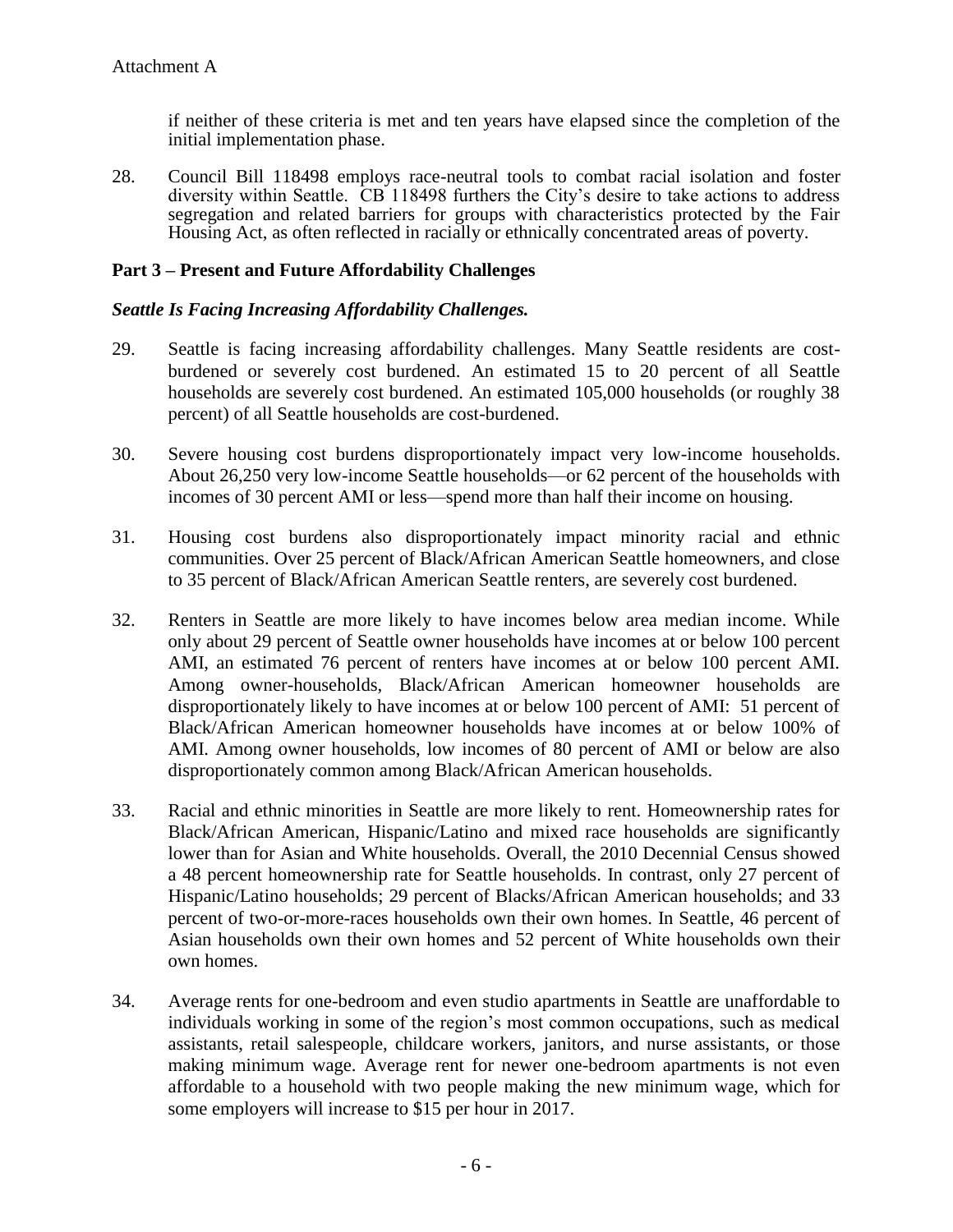- 35. Affordable monthly rent for a person making a \$15 per hour wage is \$780. Affordable monthly rent for a household with two people who both work full-time at \$15 per hour is \$1,560. Dupre+Scott Apartment Advisors reported the following average monthly rents in their Spring 2015 Apartment Vacancy Report for the City of Seattle market area: Studios \$1,181 (all 20+ unit buildings); Studios \$1,386 (newer 20+ unit buildings only); One-bedroom/one bath \$1,443 (all 20+ unit buildings); One bedroom/one-bath \$1,789 (newer 20+ unit buildings only); Two-bedroom/one-bath \$1,651 (all 20+ unit buildings); Two bedroom/one bath \$2,129 (newer 20+ unit buildings only).
- 36. While a significant segment of Seattle is encountering challenges associated with lack of available affordable housing, these challenges are having a disproportionate impact on access to housing for households of certain races and ethnicities and those with incomes less than 60 percent AMI.

# *The City of Seattle is Taking a Number of Steps to Address Present Affordable Housing Shortfalls*

- 37. Presently there are estimated shortages of 23,500 affordable and available units for renter households with incomes of 0-30% of AMI, 25,000 affordable and available units for renter households with incomes of 0-50% of AMI, and 9,500 affordable and available units for renter households with incomes of 0-80% of AMI. Affordable and available means the housing is both affordable and not presently occupied by households in higher income categories.
- 38. The Affordable Housing Impact Mitigation Program is not designed to address the preexisting shortfall in affordable housing. Instead, a comprehensive strategy that includes existing and new approaches, separate from the Affordable Housing Impact Mitigation Program, will be employed to address this issue. New approaches to boosting preservation and production of rent- and income-restricted units may include: finding new funding sources for rental housing (for households whose income is 0-60 percent AMI); offering tax and other incentives; expanding and renewing the Seattle housing levy; considering use of surplus property revenue, County document recording fees, hotel/motel tax, and local option sales tax to fund housing; investigating federal equity investment in federal tax credits; and pursuing direct U.S. Department of Housing and Urban Development investment.
- 39. Efforts may also include addressing other barriers to access to affordable housing. Preliminary findings from the Seattle Office of Civil Rights 2014 Fair Housing Testing, which involves sending testers – including some protected by the Fair Housing Act – to seek housing on the private market, showed that rental practices continue to favor White households. Tests for discriminatory practices showed that 64 percent of tests generally favored White households over non-White households, and 67 percent of tests showed evidence of different treatment based on national origin.

# *The Affordable Housing Impact Mitigation Program Mitigates Impacts of Commercial Development.*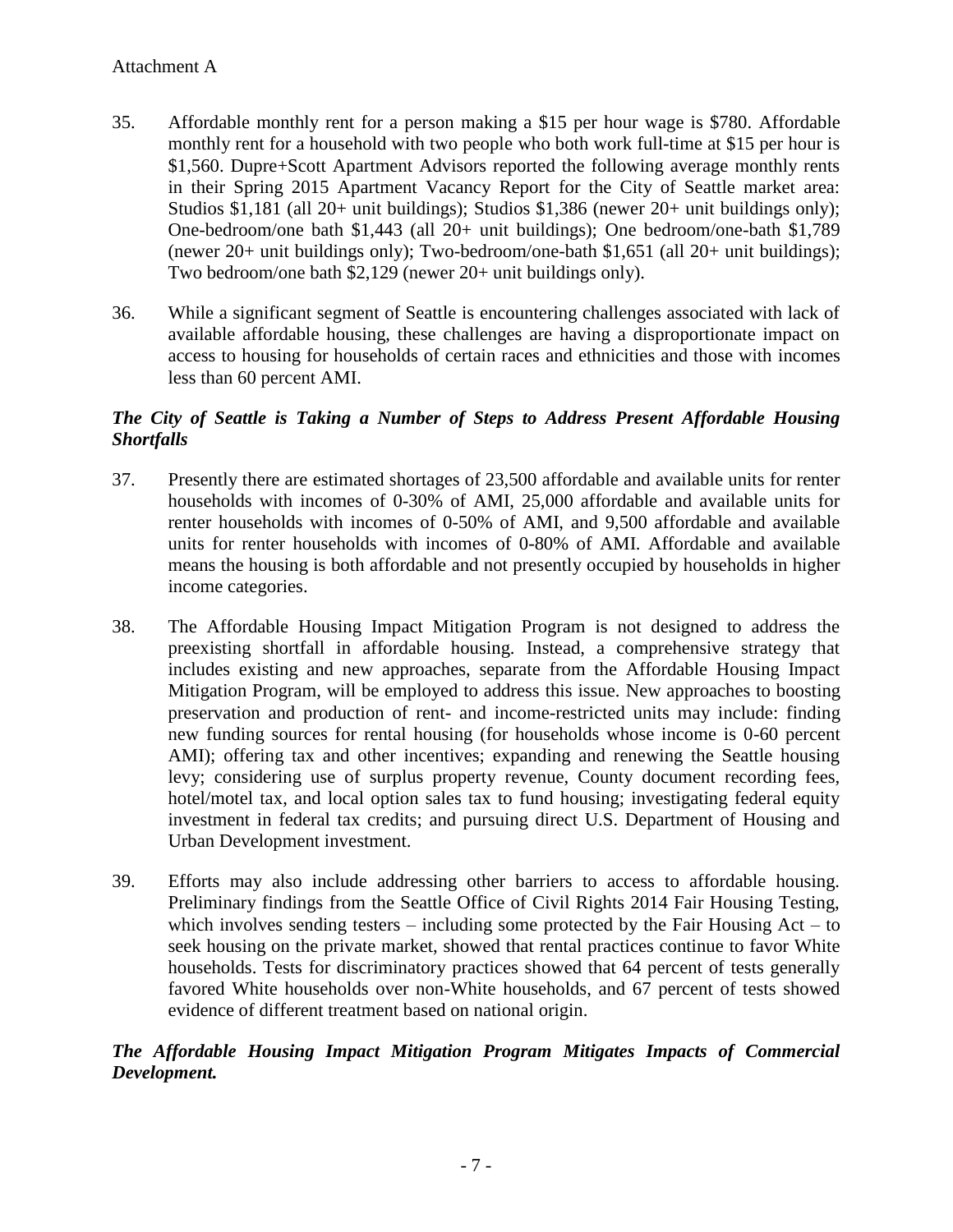- 40. The Affordable Housing Impact Mitigation Program mitigates a portion of the impacts of development of new commercial floor area on the need for affordable housing in Seattle.
- 41. Seattle's population is projected to increase by another 120,000 people and the City is projected to add 70,000 additional housing units and 115,000 additional jobs by 2035. A significant portion of the additional households will be lower income.
- 42. Part of the demand for affordable housing is caused by commercial development.
- 43. Most population growth is job driven, and net job growth does not occur without construction of new buildings to accommodate workers.
- 44. Many of the employees associated with new commercial development are lower-income.
- 45. There is a significant existing shortage of housing affordable and available to lowerincome households. New market-rate housing is generally not affordable to lower-income households.
- 46. The September 15, 2015, Seattle Non-Residential Affordable Housing Impact and Mitigation Study, prepared by DRA, identifies the impact that certain nonresidential development prototypes have on the need for affordable housing. The DRA prototypes reflect the range of commercial development to which the Program would apply.
- 47. The DRA study determines the amounts of mitigation fees that would be needed to address the identified impacts caused by commercial development on the need for affordable housing. The fee amounts in Council Bill 118498 are in all cases less than those determined by the study. The City finds that the fee amounts in Council Bill 118498 are intended to mitigate, and do mitigate, some but not all of the affordable housing impacts of the new commercial developments that would be subject to the Program.
- 48. The City also calculated the amounts of affordable housing, in terms of percentage of floor area, that would need to be provided through performance in order to address the identified impacts of the prototypes. The performance amounts in Council Bill 118498 are in all cases less than those amounts. The City finds that the performance percentages in Council Bill 118498 are intended to mitigate, and do mitigate, some but not all of the affordable housing impacts of the new commercial developments that would be subject to the Program.
- 49. To accommodate potentially unique characteristics of individual developments, the Council finds the need to include administrative remedies to allow the applicant for a commercial development to seek to reduce the payment or performance requirement if the applicant demonstrates that the required amount of mitigation exceeds the amount that would be needed to mitigate the actual demand for affordable housing created by the development.
- 50. Commercial development's affordable housing impacts fall disproportionately on persons of certain incomes and certain races and ethnicities. It is necessary to mitigate some of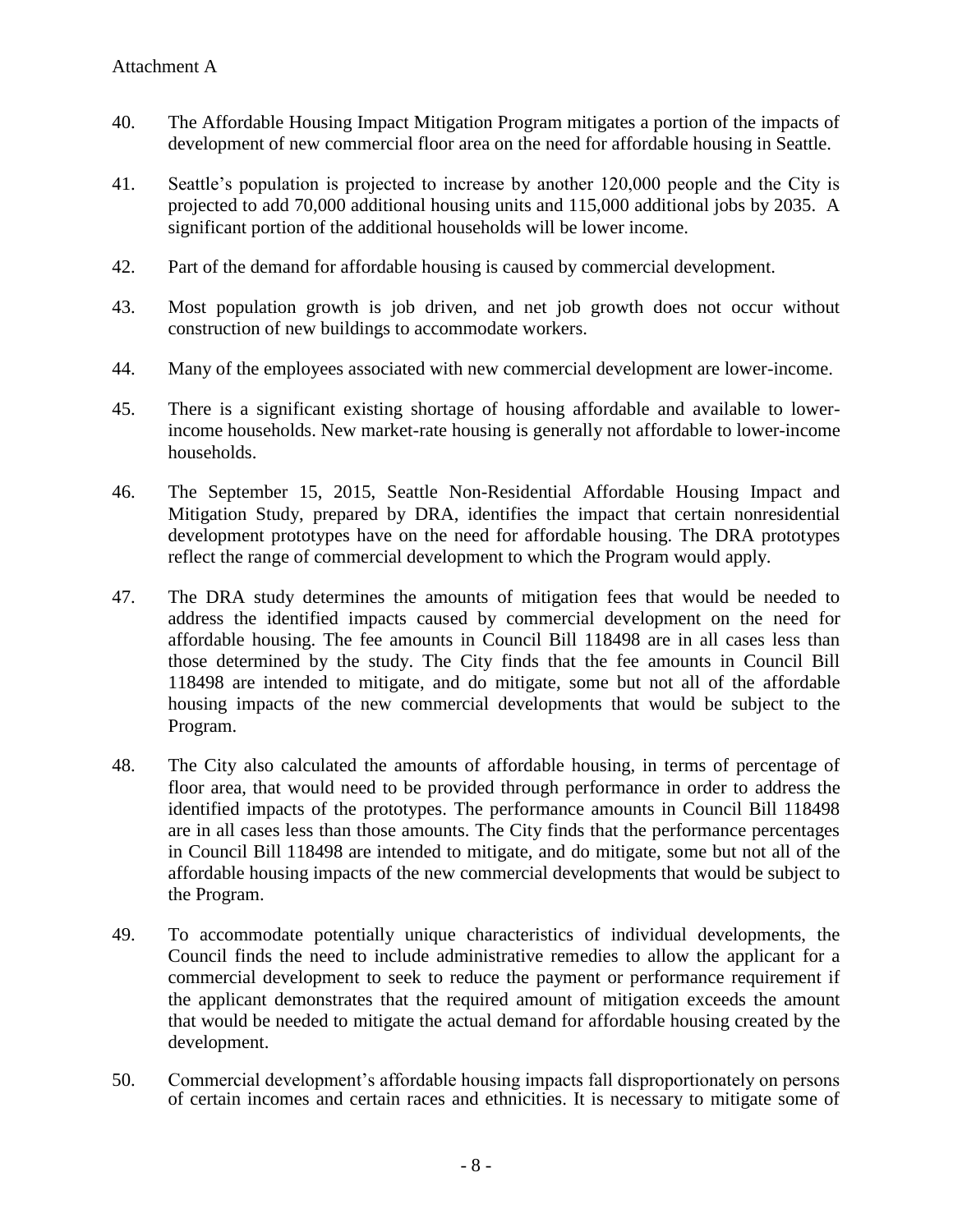the affordable housing impacts of new commercial development, particularly to ensure housing for those with incomes at or below 60 percent AMI.

- 51. Because affordable housing is in short supply in the City, lower-income employees associated with new commercial development may be forced to live in less than adequate housing within the City, pay a disproportionate share of their incomes to live in adequate housing in the City, or commute ever increasing distances to their jobs from housing located outside the City when they are unable to locate adequate housing within the City.
- 52. The Council also finds it important to continue to monitor the Program to ensure that the results are consistent with the goals of the legislation.
- 53. It is anticipated that the Affordable Housing Impact Mitigation Program will provide approximately 2,400 units of the 6,000 affordable housing unit production level identified in the Framework Agreement, to address a portion of the new affordable housing needed for low wage workers generated by the commercial developments over the next decade.

### *The City Relies on Numerous Sources to Provide Affordable Housing but Existing Programs Have Proved Insufficient*

- 54. The City relies on a variety of sources to provide affordable housing, including payments and provision of affordable units by developers under bonus programs, provision of units by developers pursuant to tax exemptions, property tax revenues raised through voterapproved levies, and other sources.
- 55. The City has commercial and residential bonus programs in Downtown, South Lake Union, and limited other areas of the City. The programs allow developers to develop additional floor area, beyond what would otherwise be allowed, if they provide a variety of public benefits, including not only affordable housing (in most cases, via either performance or payment) but also, to a varying extent, childcare, open space, and other items. From 2001 through September, 2015, bonus programs raised \$83 million for affordable housing plus direct production of 116 affordable units by developers.
- 56. Since 1998, the City has administered a Multifamily Tax Exemption (MFTE) program that supports more than 2,000 affordable units in mixed income buildings throughout the City.
- 57. In 2009, Seattle voters approved, for the fifth time, a property tax levy to fund affordable housing for low income residents. The current levy is for \$145 million and runs through 2016. For over 30 years, the City has managed investments from the voter-approved Seattle Housing Levy plus state and federal sources to fund the preservation and production of affordable apartments and homes. The Office of Housing also develops policies and manages programs that support further affordable housing preservation and production. To date, nearly 12,000 affordable rental units have been produced and thousands of homes and apartments have been repaired or weatherized.
- 58. Existing programs, including the Seattle Housing Levy, Multifamily Tax Exemption, City bonus programs, and other City, state and federal programs, have proved insufficient to meet the demand for affordable housing, as demonstrated by existing shortages of affordable and available units for renter households.
- 59. The non-mandatory nature of the City's bonus programs limits the potential usefulness of this approach. The bonus programs allow development to a "base" level without the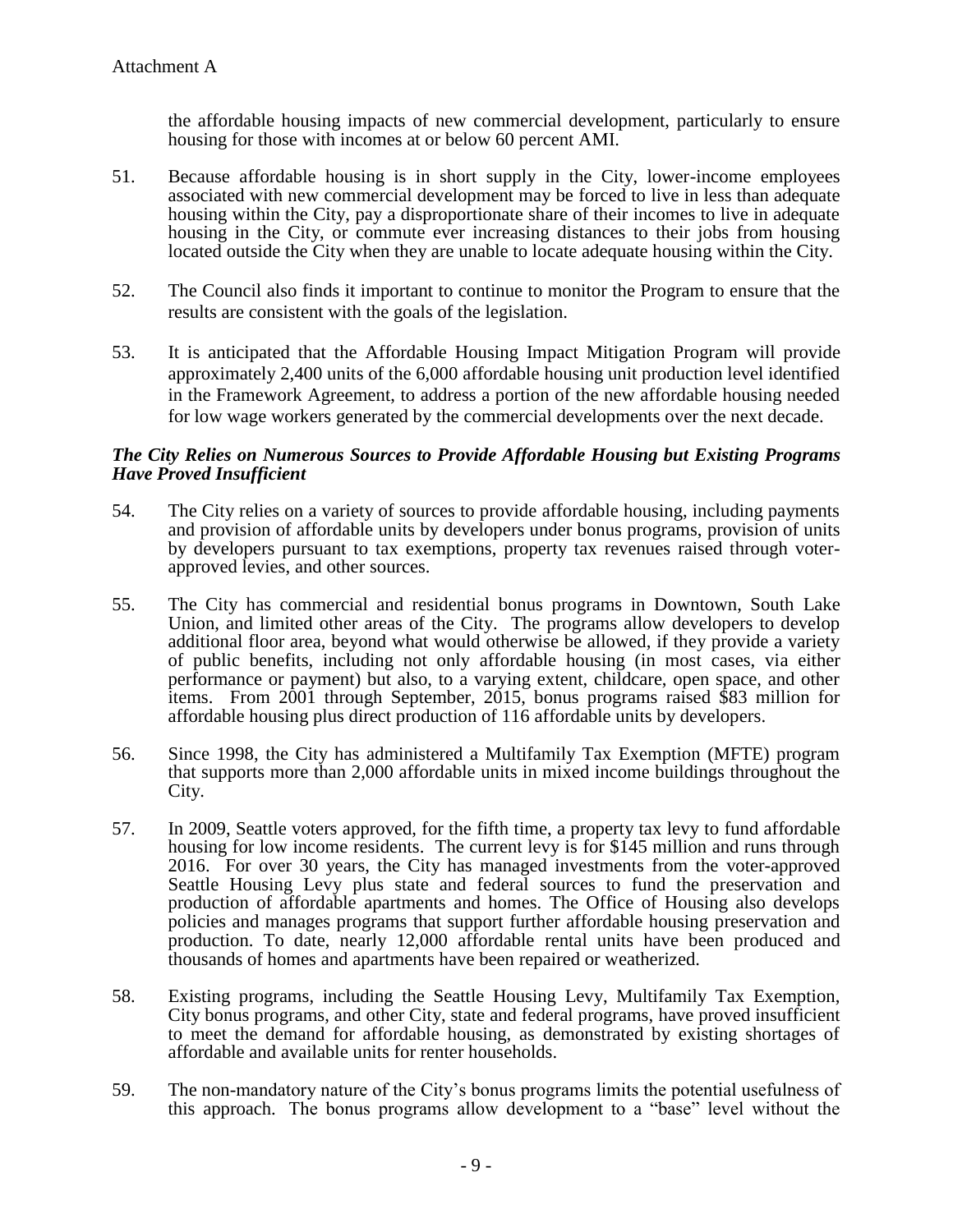provision of any affordable housing, via either performance or payment. Not all projects that are eligible to use bonuses may choose to do so, and under a bonus approach those that do not are not required to mitigate any of their affordable housing impacts. By contrast, the Affordable Housing Impact Mitigation Program will require developers to mitigate, to some extent, the affordable housing impacts of all new commercial floor area.

60. Every year the City loses some amount of affordable market-rate housing due to demolition and redevelopment. Additional income- and rent-restricted housing is sometimes lost through expiring use restrictions. The reality of ongoing displacement of low-income households was a consistent theme in many HALA discussions and a major concern raised in the public forums. The City is considering options for a preservation and production strategy to reduce displacement and minimize loss of affordable housing, in addition to its efforts to mitigate the impact of commercial development on the need for affordable housing.

## **Part 4 – The City's Responsibility For Managing Growth**

- 61. In developing and adopting its comprehensive plan and implementing development regulations, the City must be guided by the goals of the Growth Management Act (GMA), Chapter 36.70A RCW, including the housing goal which encourages the availability of affordable housing to all economic segments of the population. The GMA also requires that the housing element of the City's Comprehensive Plan include an inventory and analysis of existing and projected housing needs that identifies the number of housing units necessary to manage projected growth, include a statement of goals, policies, objectives and mandatory provisions for the preservation, improvement, and development of housing, identify sufficient land for housing, and make adequate provision for existing and projected needs of all economic segments of the community.
- 62. WAC 365-196-410 recommends that the City prepare a housing inventory whose purpose is to gauge the availability of existing housing for all economic segments of the community and a housing needs analysis to estimate the type and densities of future housing needed to serve all economic segments of the community. The rule supports the desirability of evaluating progress towards achieving the goals and policies of the housing element.
- 63. The City originally adopted its Comprehensive Plan in 1994. The Comprehensive Plan has been amended annually since its adoption, most recently by Ordinances 124886, 124887, and 124888 in October, 2015. The process for the major update of Seattle's Comprehensive Plan, called Seattle 2035, is underway. A first draft of the Seattle 2035 Comprehensive Plan was released in July 2015 for public comment and Mayor Murray's proposed plan is anticipated for release in early 2016.
- 64. As amended by Ordinance 124886, Comprehensive Plan land use and housing goals and policies include the following:
	- a. LU5(2): Seek opportunities in rezones or changes in development regulations to require or encourage development of housing that is affordable for the longest term practical.
	- b. HG2: Maintain housing affordability over the life of this Plan.
	- c. HG2.5: Seek to reduce involuntary housing cost burden for households by supporting the creation and preservation of affordable housing.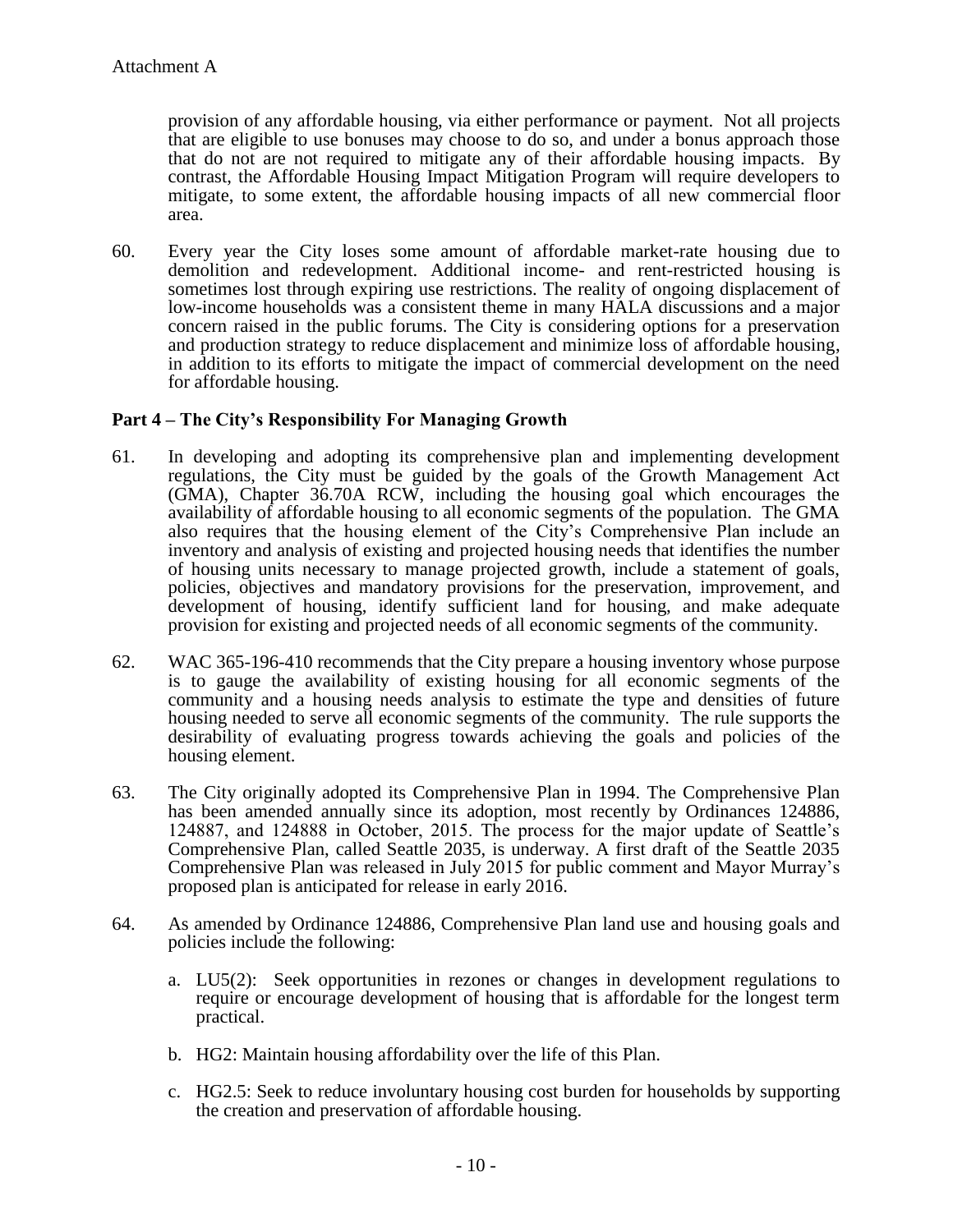- d. H8: Consider using programs that require or encourage public agencies, private property owners, and developers to build housing that helps fulfill City policy objectives.
- e. H8.5 Encourage a shared responsibility among the private and public sectors for addressing affordable housing needs.
- f. H9.5 When using federal, state, local, and private resources to preserve, rehabilitate or redevelop properties for affordable housing, consider access to transit service and estimated household transportation costs.
- g. H29.4: Consider requiring that new development provide housing affordable to lowincome households. Consider adopting such an approach either with or without rezones or changes in development standards that increase development capacity.
- h. H29.8 Recognize that the provision of housing affordable to low-income households can help provide low-income households with access to education, employment, and social opportunities; support the creation of a more inclusive city; and reduce displacement of households from their neighborhoods or the city as a whole.
- 65. Ordinance 124887 updated the Comprehensive Plan to adopt new growth estimates of 70,000 additional housing units and 115,000 additional jobs. his is the City's share of the region's projected housing and employment growth between  $2015$  and  $2035$ , identified through the countywide process conducted by the Growth Management Planning Council.
- 66. A substantial portion of the additional households addressed by the new growth estimates will have incomes under 80 percent of AMI, and substantial portions will have incomes under 60 percent of AMI and under 30 percent of AMI. Addressing the housing needs of these households will require that tens of thousands of housing units affordable to lowerincome households be produced.
- 67. The City has the prerogative and duty to control and regulate the use of land within the City of Seattle.
- 68. The City has determined that the Affordable Housing Impact Mitigation Program is in the best interest of the citizens of Seattle and is consistent with its Comprehensive Plan.

### **Part 5 – The City's Police Power**

- 69. Council Bill 118498 is adopted pursuant to the City's police power authority to protect the public health, safety, and welfare.
- 70. The purpose of Council Bill 118498 is, through regulation, to mitigate a portion of the impact of development of new commercial floor area on the need for affordable housing, recognizing that the new lower-wage workers associated with new commercial development increase demand for affordable housing.
- 71. Housing is necessary to the public health and general welfare. The City has a strong governmental interest in the pursuit of housing for all its citizens, including for households with low incomes. Through Council Bill 118498, the City pursues its goal of creating more affordable housing to meet the substantiated need for affordable housing caused by commercial development. A failure by the City to act to provide and promote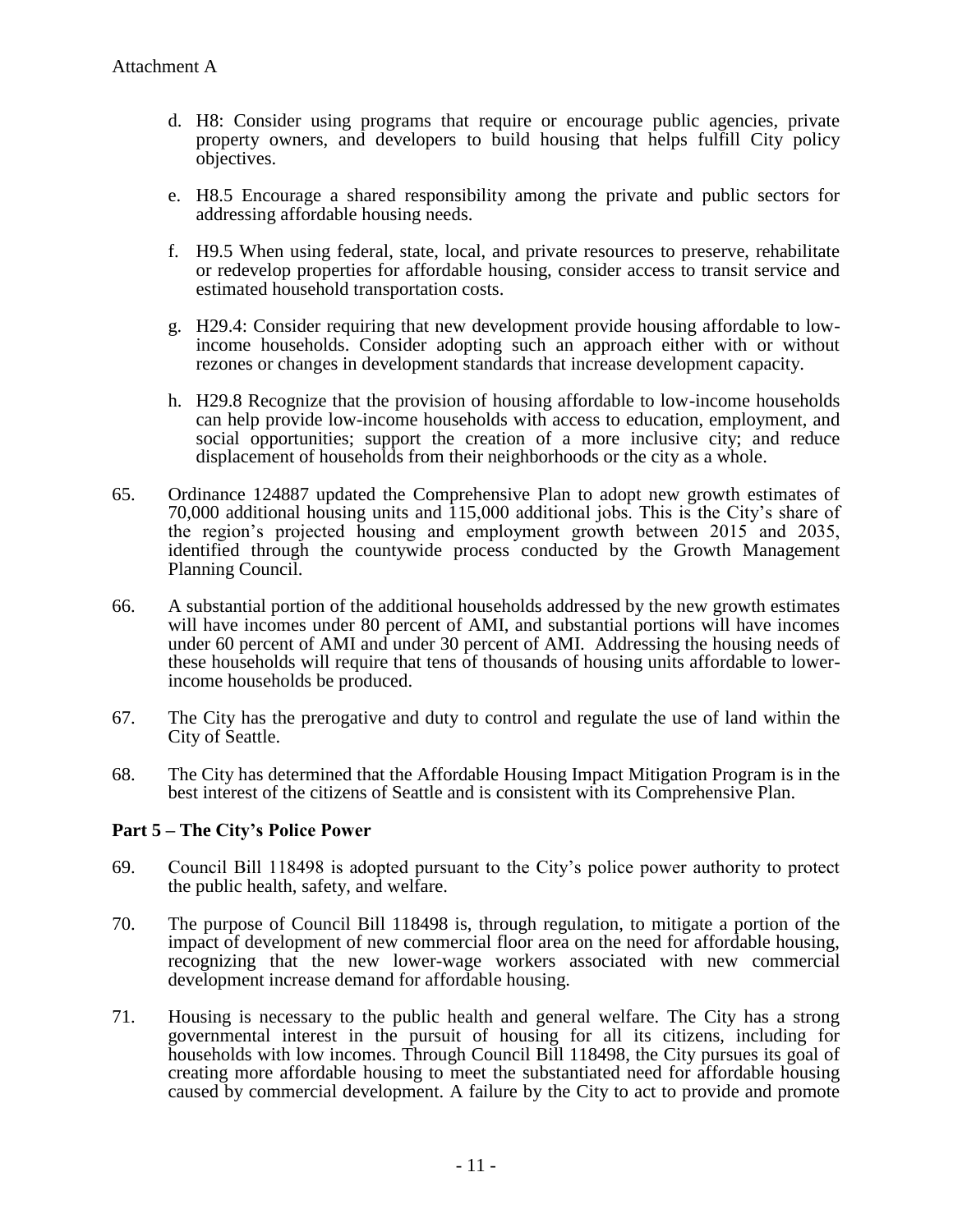affordable housing for its citizens under current circumstances would result in great harm.

- 72. he provisions of Council Bill 118498 will substantially advance the City's legitimate interest in ensuring low-income households' access to affordable housing dispersed throughout Seattle.
- 73. The City has considered various alternatives, has taken into account the needs and viewpoints of stakeholders and citizens, has considered the economic impact of the proposed mitigation program on developers of commercial projects, and has set performance and payment amounts well below the level that would be required to fully mitigate the impact of new commercial floor area on the need for affordable housing.
- 74. The Affordable Housing Impact Mitigation Program is part of a comprehensive legislative strategy that spreads the burden of addressing affordable housing needs in a fair manner. The City has determined that Council Bill 118498 represents a reasonable approach to mitigate impacts of new commercial development on the need for affordable housing in the City.

#### **Part 6 – The Growth Management Act's Authorization of Affordable Housing Incentive Programs**

- 75. The Affordable Housing Impact Mitigation Program may also be adopted pursuant to the Growth Management Act, RCW 36.70A.540, as an affordable housing incentive program.
- 76. As proposed by Council Bill 118498, the Program would not become effective in any given area or zone of the City until reference is made to Chapter 23.58B in the provisions of the zone. Council Bill 118498 expresses the Council's intent that references to Chapter 23.58B be made in conjunction with Land Use Code or Land Use Map amendments increasing commercial development capacity. Implementation conditioned on commercial development capacity increases may allow for authorization under RCW 36.70A.540. However, the Affordable Housing Impact Mitigation Program is also authorized under separate legal authority and could be implemented absent any development capacity increases.
- 77. The Program establishes standards for affordable housing, including affordability guidelines and income limits consistent with local housing needs.
- 78. The City has held a public hearing in order to establish that the 60% of AMI income level for rental housing set forth in Council Bill 118498 is consistent with RCW 36.70A.540(2)(b)(iii).
- 79. Average rents for apartments in Seattle are not affordable to households with incomes at the 30%, 60%, and (except for studios) 80% of AMI levels, and the gap is even greater for apartments in newer buildings.
- 80. Over 80% of Seattle renter households with incomes 0-80% of AMI are in the 0-30% of AMI and 30-60% of AMI categories, which supports the Council's decision to address affordable housing needs for rental housing up to the 60% of AMI level.
- 81. In 2009, the City of Seattle was recognized by the John D. and Catherine T. Macarthur Foundation for its strong track record of creating long-term low-income rental housing,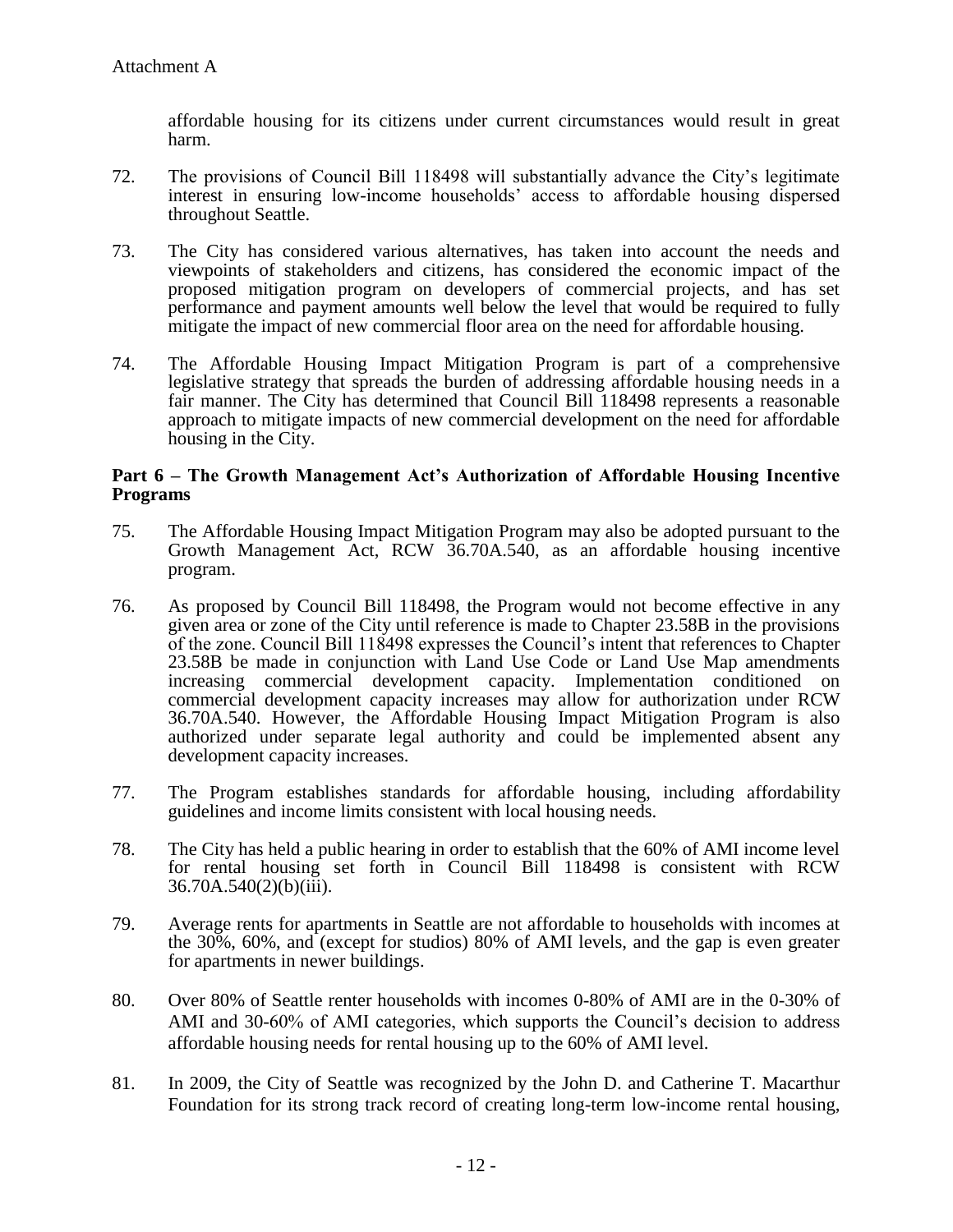and awarded funding as part of a national preservation initiative. The Office of Housing has also proven its efficiency in aligning resources to maximize production, as demonstrated by its success in meeting and exceeding production goals established for its voter-approved affordable housing levies. The 2002 Housing Levy resulted in 2,215 affordable housing units over 7 years, compared to a goal of 1,718, while 2009 Levy Rental Housing and Production outcomes already reached nearly 2,000 units as of year 5, exceeding the 7-year program goal of  $1,670$ .

- 82. The Office of Housing, which awards funding for preservation and production of lowincome housing, has provided sufficient information to assure the Council that payments from commercial developments will achieve a result that is equal to or better than the provision of affordable housing on-site, based on the overall amount of affordable housing produced, the affordability of the housing produced, and the extent to which affordable housing funded by the City supports other community benefits.
- 83. In nearly all zones, the amount of payments received would ultimately yield a number of affordable housing units that exceeds the amount that would be produced on-site, if the payments support housing at the same income and rent levels (60% of AMI). This is largely due to the other public and private financing that these funds can leverage, a significant amount of which remains untapped by low-income housing developers.
- 84. Unlike with housing produced on-site, the investment of the payment funds allows the flexibility to create housing affordable at rents even lower than 60% of AMI. While this may create tradeoffs with the amount of housing produced, the City has in many cases made the policy choice to support housing for individuals and families with incomes lower than the maximum target income level, due to compelling cases that can be made for addressing the greatest needs.
- 85. Funds invested in affordable housing can result in a range of other community benefits. For instance, public investment can stimulate economic development in areas of the City that lack private investment; preserve historic buildings that would otherwise be lost to deterioration or demolition; and help stabilize rents in areas where residents are at risk of displacement. On the whole, funds can be strategically invested to maximize housing choice throughout the city. In addition to leveraging other investment in housing, public funds can also leverage investments in a range of non-residential spaces such as affordable childcare, small business space, and social service facilities. Finally, affordable housing projects often include resident service programs and other connections to social services that help individuals and families to thrive. These types of benefits are generally not achieved through new market rate commercial developments, many of which may have no residential component at all.

# **Part 7 – The City's Authority under the State Environmental Policy Act**

- 86. The City also has the authority, upon adoption of appropriate substantive SEPA policies, to impose the requirements of the Affordable Housing Impact Mitigation Program pursuant to the State Environmental Policy Act (SEPA), Chapter 43.21C RCW.
- 87. WAC 197-11-444 defines housing as an element of the environment.